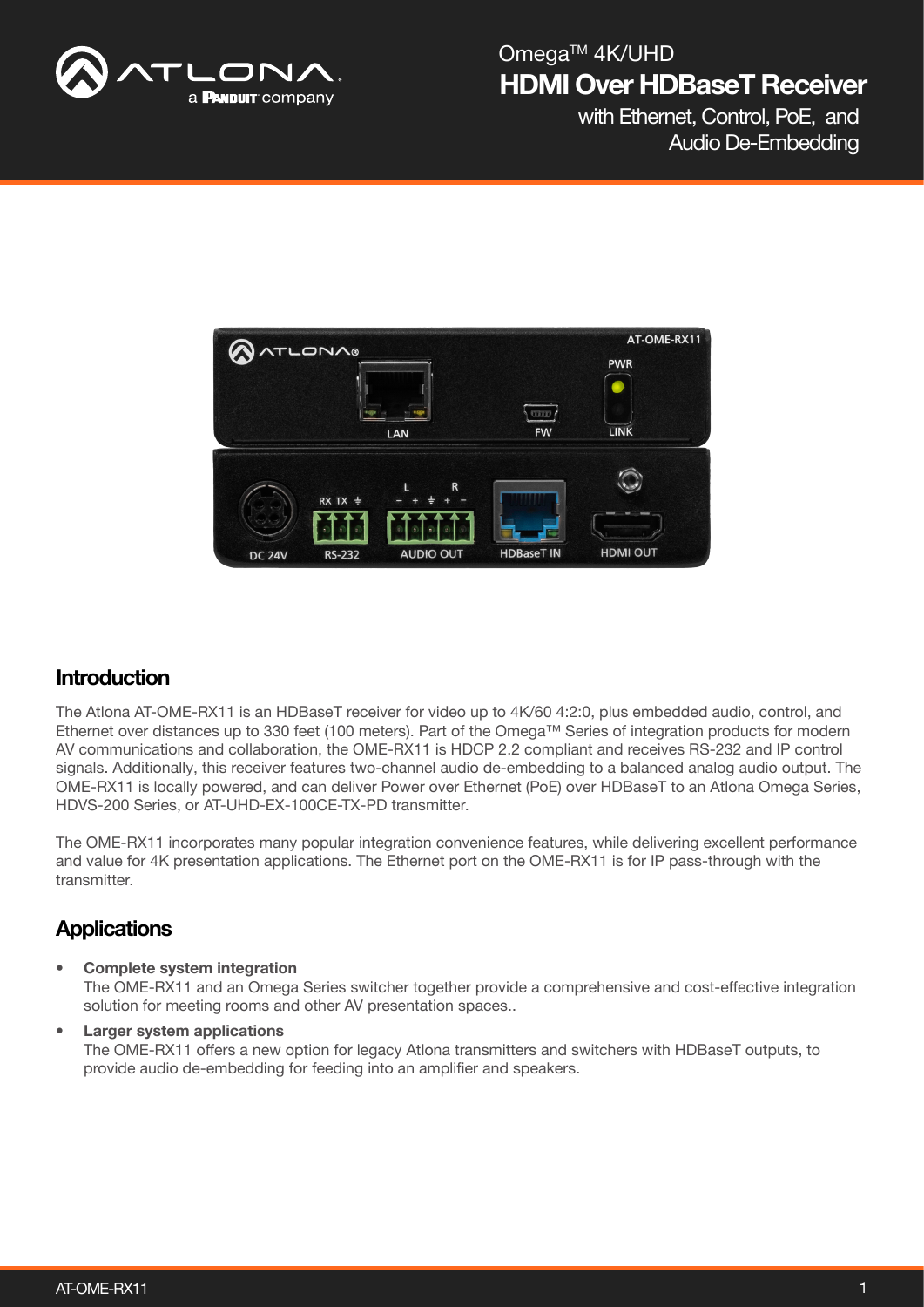

with Ethernet, Control, PoE, and Audio De-Embedding

### Key Features

#### Video, audio, power, and data over category cable utilizing HDBaseT technology

- Receives up to 330 feet (100 meters) @ 1080p with CAT5e/6 or 4K/UHD using CAT6a/7 cable.
- Uses easy-to-integrate category cable for low-cost, reliable system installation.

#### 4K/UHD capability @ 60 Hz with 4:2:0 chroma subsampling

- Compatible with sources up to 4K/60 4:2:0 and 4K/30 4:4:4.
- Supports HDMI data rates up to 10 Gbps from PCs, media players, and Ultra HD Blu-ray players.

#### HDCP 2.2 compliant

- Adheres to latest specification for High-bandwidth Digital Content Protection.
- Allows protected content stream to pass between authenticated devices.

#### Local AC powering – PoE (Power over Ethernet) source

- Supplies industry standard IEEE 802.3af PoE over HDBaseT to an Omega Series, HDVS-200 Series, or AT-UHD-EX-100CE-TX-PD transmitter.
- Allows convenient transmitter installation at any remote location, without the need for local AC power.

#### Audio de-embedding

- De-embeds two channel PCM audio to a balanced, analog audio output.
- Deliver audio to an amplifier and speakers for sound reinforcement.

#### Front panel power and signal status LEDs

- LED indicators provide power and HDBaseT link status information.
- Provides convenient setup and troubleshooting.

#### Low-profile, 1.02 inch (26 mm) high enclosure

- Easy installation into confined spaces below tables, in furniture, and behind or above displays.
- Includes mounting hardware for installation onto surfaces.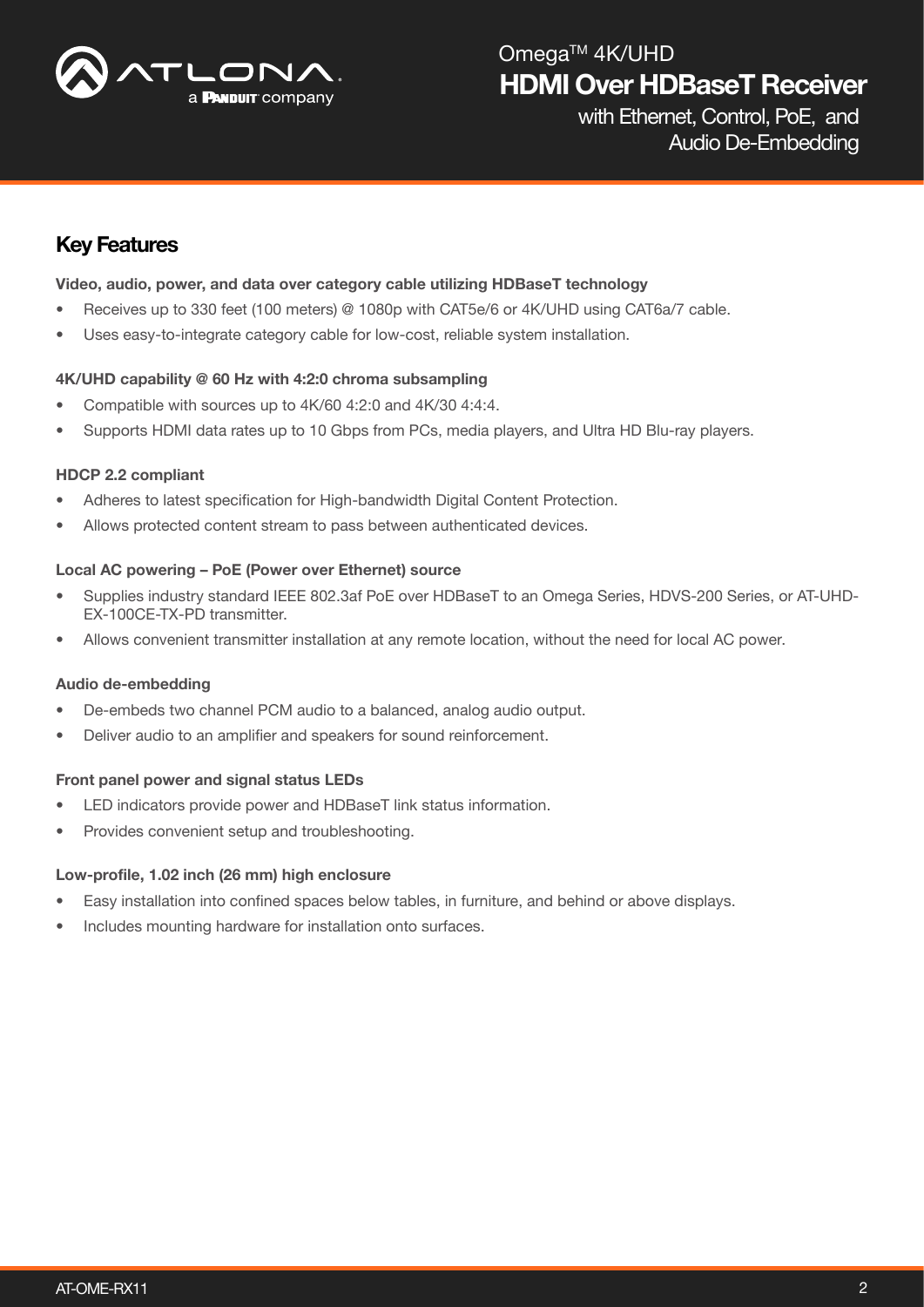

with Ethernet, Control, PoE, and Audio De-Embedding

### **Specifications**

| Video                                   |                                                                                                                                          |           |                                                                                                   |                       |        |                                                |
|-----------------------------------------|------------------------------------------------------------------------------------------------------------------------------------------|-----------|---------------------------------------------------------------------------------------------------|-----------------------|--------|------------------------------------------------|
| Signal                                  | Input - HDMI                                                                                                                             |           |                                                                                                   |                       |        |                                                |
| <b>Copy Protection</b>                  | <b>HDCP 2.2</b>                                                                                                                          |           |                                                                                                   |                       |        |                                                |
| <b>Pixel Clock</b>                      | 300 MHz                                                                                                                                  |           |                                                                                                   |                       |        |                                                |
| HD/SD                                   | 4096x2160@60/50/30/25/24Hz<br>3840×2160@60/50/30/25/24Hz<br>1920x1080p@60/59.9/50/30/29.97/25/<br>24/23.98Hz<br>1920x1080i@30/29.97/25Hz |           | 1280x720p@60/59.94/50Hz<br>720x576p@50Hz<br>720x576i@25Hz<br>640x480p@60/59.96Hz<br>640x480i@30Hz |                       |        |                                                |
| <b>VESA</b><br>All resolutions are 60Hz | 1920x1200<br>1680x1050<br>1600x1200<br>1440×900<br>1400x1050<br>1366x768<br>1360x768                                                     |           | 1280x1024<br>1280x800<br>1152x768<br>1024x768<br>800x600<br>640x480                               |                       |        |                                                |
| <b>Color Space</b>                      | YUV, RGB                                                                                                                                 |           |                                                                                                   |                       |        |                                                |
| Chroma Subsampling                      | 4:4:4, 4:2:2, 4:2:0                                                                                                                      |           |                                                                                                   |                       |        |                                                |
| <b>Color Depth</b>                      | 8-bit, 10-bit, 12-bit                                                                                                                    |           |                                                                                                   |                       |        |                                                |
|                                         |                                                                                                                                          |           |                                                                                                   |                       |        |                                                |
| Audio                                   |                                                                                                                                          |           |                                                                                                   |                       |        |                                                |
| <b>HDMI Pass-Through Formats</b>        | <b>PCM 2.0</b><br><b>LPCM 5.1</b><br><b>LPCM 7.1</b>                                                                                     |           | Dolby <sup>®</sup> Digital<br>Dolby Digital Plus™<br>Dolby TrueHD<br>Dolby Atmos <sup>®</sup>     |                       | DTS:X® | DTS® Digital Surround™<br>DTS-HD Master Audio™ |
| <b>Bit Depth</b>                        | Up to 24 bits                                                                                                                            |           |                                                                                                   |                       |        |                                                |
| <b>Analog Audio</b>                     |                                                                                                                                          |           |                                                                                                   |                       |        |                                                |
| Format                                  | Stereo 2-Channel                                                                                                                         |           |                                                                                                   |                       |        |                                                |
| Output level                            | L: 5.883 Vrms<br>R: 5.855 Vrms                                                                                                           |           |                                                                                                   |                       |        |                                                |
| <b>Frequency Response</b>               | 20 Hz to 20 kHz, ± 0.5 dB                                                                                                                |           |                                                                                                   |                       |        |                                                |
| $THD+N$                                 | < 0.00009% at 20 Hz to 20 kHz                                                                                                            |           |                                                                                                   |                       |        |                                                |
|                                         |                                                                                                                                          |           |                                                                                                   |                       |        |                                                |
| <b>SNR</b>                              | > 141.49 dB at 1 kHz                                                                                                                     |           |                                                                                                   |                       |        |                                                |
|                                         | 32 kHz, 44.1 kHz, 48 kHz, 88.2 kHz, 96 kHz, 176.4 kHz, 192 kHz                                                                           |           |                                                                                                   |                       |        |                                                |
| Sample Rate                             |                                                                                                                                          |           |                                                                                                   |                       |        |                                                |
| Control                                 |                                                                                                                                          |           |                                                                                                   |                       |        |                                                |
| <b>RS-232</b>                           | 2-way device control and monitoring<br>Supported baud rates: 2400, 4800, 9600, 19200, 38400, 57600, 115200                               |           |                                                                                                   |                       |        |                                                |
| <b>CEC Support</b>                      | Yes                                                                                                                                      |           |                                                                                                   |                       |        |                                                |
|                                         |                                                                                                                                          |           |                                                                                                   |                       |        |                                                |
| Resolution / Distance                   | 4K/UHD - Feet / Meters                                                                                                                   |           |                                                                                                   | 1080p - Feet / Meters |        |                                                |
| <b>HDMI IN/OUT</b>                      | 15                                                                                                                                       | 5         |                                                                                                   | 30                    |        | 10                                             |
| CAT <sub>5e</sub><br>CAT6/6a/7          | 295<br>330                                                                                                                               | 90<br>100 |                                                                                                   | 330<br>330            |        | 100<br>100                                     |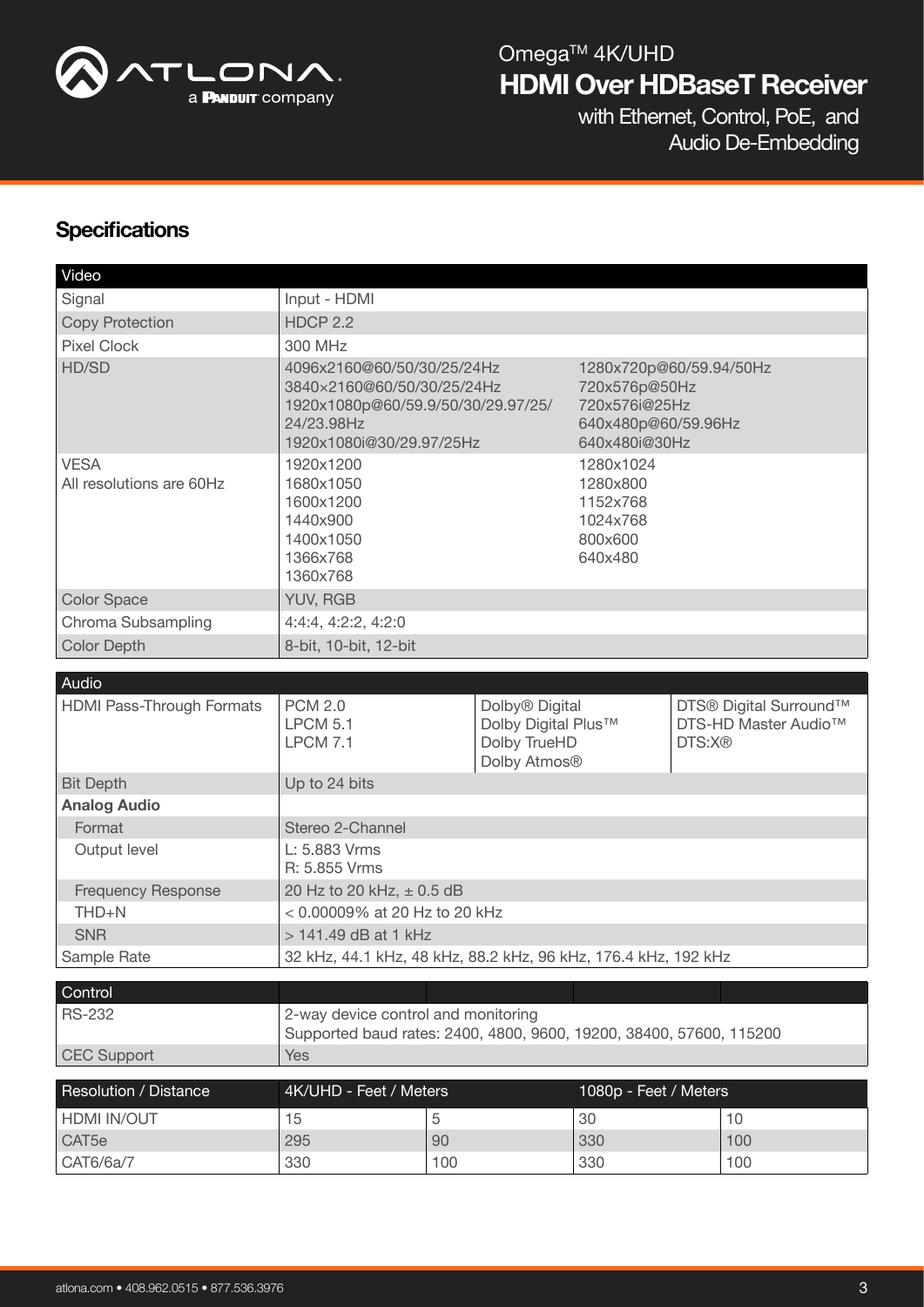

with Ethernet, Control, PoE, and Audio De-Embedding

| <b>Buttons and Indicators</b>  |                                                           |                |  |  |  |
|--------------------------------|-----------------------------------------------------------|----------------|--|--|--|
| Indicators:                    |                                                           |                |  |  |  |
| <b>PWR</b>                     | 1 - LED, green                                            |                |  |  |  |
| <b>LINK</b>                    | 1 - LED, yellow                                           |                |  |  |  |
| Connectors                     |                                                           |                |  |  |  |
| <b>HDBaseT IN</b>              | 1 - RJ45, female                                          |                |  |  |  |
| HDMI IN 2                      | 1 - Type A, 19-pin female                                 |                |  |  |  |
| <b>VGA IN</b>                  | 1 - Type A, 19-pin female                                 |                |  |  |  |
| <b>HDMI OUT</b>                | 1 - 3-pin captive screw (bidirectional)                   |                |  |  |  |
| <b>AUDIO IN</b>                | 1 - RJ45, 100Base-T                                       |                |  |  |  |
| <b>AUDIO OUT</b>               | 1 - Mini-USB, 5-pin female                                |                |  |  |  |
| <b>RS-232</b>                  | 1 - 4-pin, mini-DIN locking connector                     |                |  |  |  |
|                                |                                                           |                |  |  |  |
| Environmental                  | Fahrenheit                                                | Celsius        |  |  |  |
| <b>Operating Temperature</b>   | $+32$ to $+122$                                           | 0 to $+50$     |  |  |  |
| <b>Storage Temperature</b>     | $-20$ to $+60$<br>$-4$ to $+140$                          |                |  |  |  |
| <b>Operating Humidity (RH)</b> | 20% to 90%, non-condensing                                |                |  |  |  |
|                                |                                                           |                |  |  |  |
| Power<br>Consumption           |                                                           |                |  |  |  |
| <b>External Power Supply</b>   | 15.12 W                                                   |                |  |  |  |
|                                | Input: 100 - 240 VAC, 50/60 Hz<br>Output: DC 24 V / 2.7 A |                |  |  |  |
|                                |                                                           |                |  |  |  |
| Dimensions (H x W x D)         | Inches                                                    | Millimeters    |  |  |  |
| Unit                           | $1.02 \times 4.29 \times 5.24$                            | 26 x 109 x 133 |  |  |  |
| Power Supply (AT-PS-54-C)      | $1.26 \times 1.93 \times 4.69$                            | 32 x 49 x 119  |  |  |  |
| Weight                         | Pounds                                                    | Kilograms      |  |  |  |
| Device                         | 0.90                                                      | 0.41           |  |  |  |
|                                |                                                           |                |  |  |  |
| Certification                  |                                                           |                |  |  |  |
| <b>Device</b>                  | CE, FCC                                                   |                |  |  |  |
| Power Supply                   | CE, FCC, UL                                               |                |  |  |  |
| Compliance                     |                                                           |                |  |  |  |
| NDAA-899                       | Yes                                                       |                |  |  |  |
| <b>TAA</b>                     | Yes                                                       |                |  |  |  |

### **Accessories**

| <b>SKU</b>     | <b>Description</b>             |
|----------------|--------------------------------|
| l AT-LC-H2H-1M | LinkConnect HDMI to HDMI Cable |
| $AT-LC-H2H-2M$ | LinkConnect HDMI to HDMI Cable |
| AT-LC-H2H-3M   | LinkConnect HDMI to HDMI Cable |